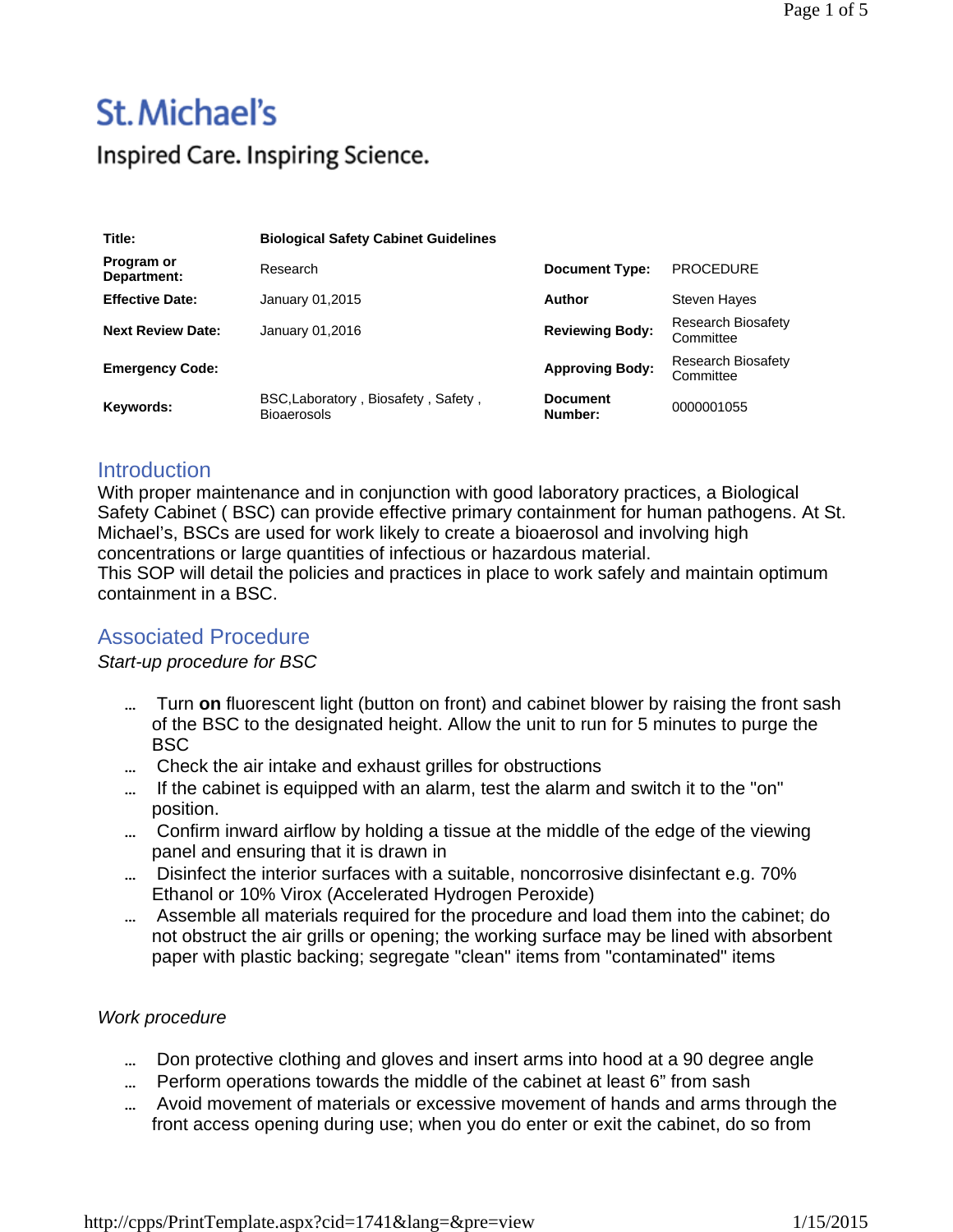straight on (90 degree angle); allow the cabinet to establish laminar flow for 10 seconds before resuming work

- Segregate contaminated material towards the rear of the cabinet; do not discard materials in containers outside of the cabinet
- Do **not** work with open flames inside the cabinet
- Before using a vacuum line, ensure that there is fresh concentrated bleach in the collection flask
- **Clean up spills** as soon as they occur. Disinfection should be with 10% Virox solution. **Do not use** bleach as this will damage the work surfaces of the BSC. If necessary, remove and disinfect the grill remember to clean under it
- If the spill was relatively large or contained concentrated infective material then allow the cabinet to sit undisturbed for at least 5 (five) minutes for aerosols to clear before beginning cleanup. While you wait remove and disinfect or dispose appropriately of contaminated personal protective equipment ( PPE). Don fresh PPE and proceed with spill cleanup. Remember to allow appropriate contact time for the disinfectant (around 15 minutes).

## *Upon completion of the work*

- Allow the cabinet to run for 5 minutes with no activity
- ... Close or cover open containers before removing them from the cabinet
- Surface-disinfect objects in contact with contaminated material before removal from the cabinet
- ... Remove contaminated gloves and dispose of them as appropriate; wash hands
- Don clean gloves and ensure that waste is placed into biohazard bags within the cabinet
- Use 10% Virox disinfect on the interior surfaces of cabinet; periodically remove the grills and interior working surfaces of the BSC and disinfect the area beneath it (including the catch pan)
- ... Turn off the fluorescent light and cabinet blower by returning sash to designated lower height when appropriate (some cabinets must be left on at all times; if you are unsure, check with your cabinet certifier, safety officer or building maintenance personnel)
	- Use of the germicidal UV light as is **not** recommended

Recently new guidelines have been published that show that UV decontamination has serious limitations. In particular;

-the risk of exposure to workers

-the lack of penetration power

-the sharp decline in decontamination associated with an aging lamp

-the mounting evidence that long term (read overnight) UV exposure

causes damage to plastic and rubber

Guidelines from the CDC and NIH (*Primary Containment for Biohazards: Selection, Installation and Use of Biological Safety Cabinets, 2nd Ed*) now state that UV lamps are unnecessary, but if installed, lamps should be checked weekly in ensure that the right intensity of UV light is being emitted.

## **BSC Maintenance and certification**

When used for biosafety containment level 2, biological safety cabinet performance must be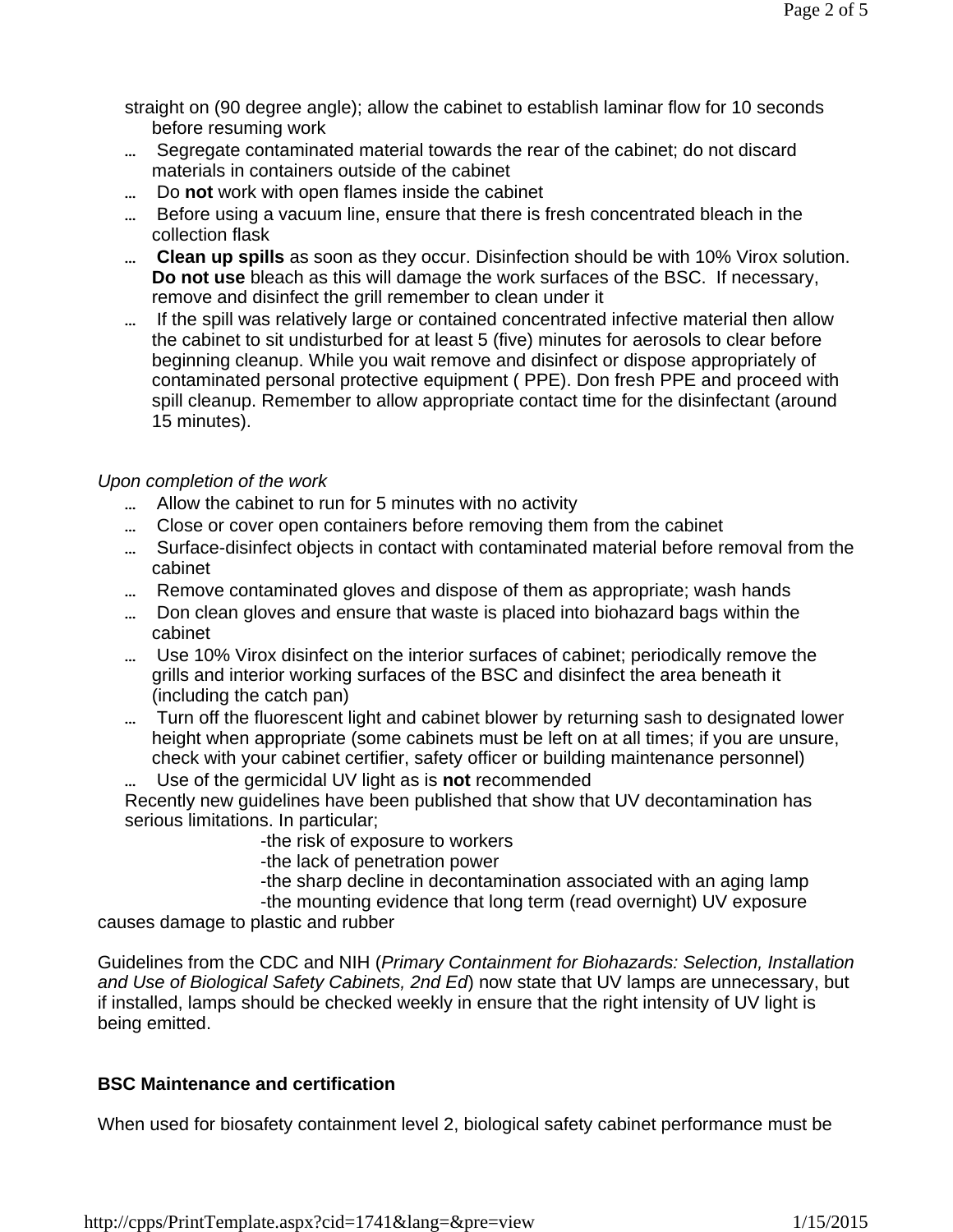tested and certified:

- ... upon initial installation in the laboratory
- ... annually thereafter
- when moved from one area to another within the same room, or from one room to another
- whenever maintenance is carried out on internal parts, and whenever filters are changed

Maintenance and certification must be performed by accredited technicians. Please contact the BSO for approved companies.

## **Emergency Spill Procedure within the BSC**

- ... Leave the BSC turned on
- Move slowly but deliberately within and around the cabinet to prevent disruption of air flow
- ... Remove contaminated gloves and discard within the cabinet. Remove lab coat if it has been contaminated and bag. Contaminated lab coats should be autoclaved before being returned to stores (B2 CC) for laundering
- ... Don fresh gloves
- Assemble clean up material in the spill kit. Put on a new lab coat and any other PPE you may have been wearing
- Use forceps to pick up any broken glass or sharps and place them in a sharps container **within the BSC**
- Cover the spill with absorbent paper. Allow liquid to be absorbed. Dispose of in a yellow biohazard bag **within the BSC**
- Pour 10% Virox over the area of the spill, beginning at the edge of the spill towards the middle using a gentle flooding action
- ... If you suspect that infectious material are in the catch tray, pour disinfectant through the grills
- Allow for a contact time of 30 minutes
- Absorb the liquid and dispose of in a yellow biohazard bag, **within the BSC**
- Decontaminate the outside of the bag before removing from the BSC
- ... Items that cannot be disposed must be wiped down thoroughly with an appropriate disinfectant inside the cabinet
- Wipe the inside of the cabinet with a disinfectant and let the BSC run for 10 minutes before resuming your work

## **Emergency BSC Failure**

In case of BSC failure follow the following procedures:

- Immediately stop all work and close all containers within the hood
- Close the sash and wait for 30 minutes for aerosols to settle
- ... Remove your lab coat, gloves or any other personal protective equipment.
- After 30 minutes, disinfect the exterior of all items in the hood before removing from the BSC
- Inform your supervisor, the RBSO and if appropriate, your RCEF Coordinator about the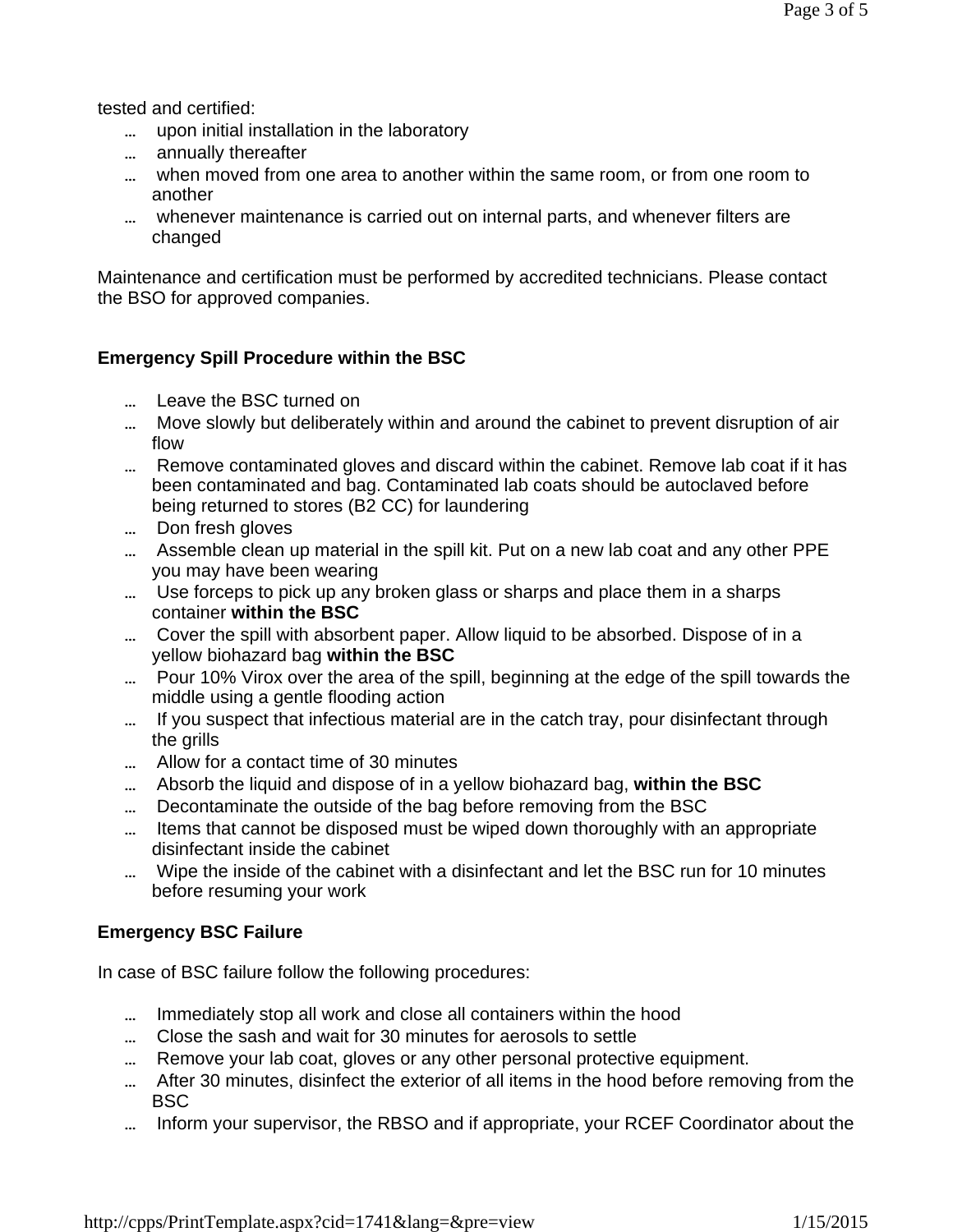#### incident

... In case of the loss of containment, please report the incident to the hospital's tracking system

## **Definitions**

Biological Safety Cabinet ( BSC)

A BSC is an enclosed, ventilated laboratory workspace for safely working with materials contaminated with (or potentially contaminated with) pathogens or where there is the possibility of producing bio-aerosols. All exhaust air is HEPA-filtered as it exits the biosafety cabinet, removing harmful bacteria and viruses. Several different types of BSCs exist, differentiated by the degree of biocontainment required. At the LKSKI, all BSCs are type A2, defined as: A BSC that has a minimum inflow air velocity of 100 ft/min. The filtered makeup air is divided equally over the work surface at about two to six inches above the work surface. Exhaust is drawn at the bottom of the cabinet where it rises to the top. At the top of the cabinet, 70% of the air re-circulates through the supply HEPA filter, the other 30% of air exhausted through the exhaust HEPA filter. This is due to the relative sizes of the two filters, and dampers typically allow the adjustment of this ratio. This type is not safe for work with hazardous chemicals except when ducted, usually with a "thimble" or canopy hood to avoid disturbing internal air flow.

#### HEPA filter

High-Efficiency Particulate Air or HEPA is a type of air filter which can remove up to 99.7% of airborne contaminates of 0.3um, the size of particle most difficult to filter. They are typically composed of a mat of randomly arranged fibres, these fibres typically being composed of fiberglass and particles stick to the filter by one of the following mechanisms:

- 1. *Interception*, where particles following a line of flow in the air stream come within one radius of a fibre and adhere to it.
- 2. *Impaction*, where larger particles are unable to avoid fibres by following the curving contours of the air stream and are forced to embed in one of them directly; this effect increases with diminishing fibre separation and higher air flow velocity.
- 3. *Diffusion*, an enhancing mechanism that is a result of the collision with gas molecules by the smallest particles, especially those below 0.1 µm in diameter, which are thereby impeded and delayed in their path through the filter; this behaviour is similar to Brownian motion and raises the probability that a particle will be stopped by either of the two mechanisms above; it becomes dominant at lower air flow velocities

It should be noted that HEPA filters do not filter out gasses or odours and thus are of no use when handling volatile chemicals.

# References

*Public Health Agency of Canada (PHAC), Canadian Biosafety Standards and Guidelines, 1st Edition, 2014*